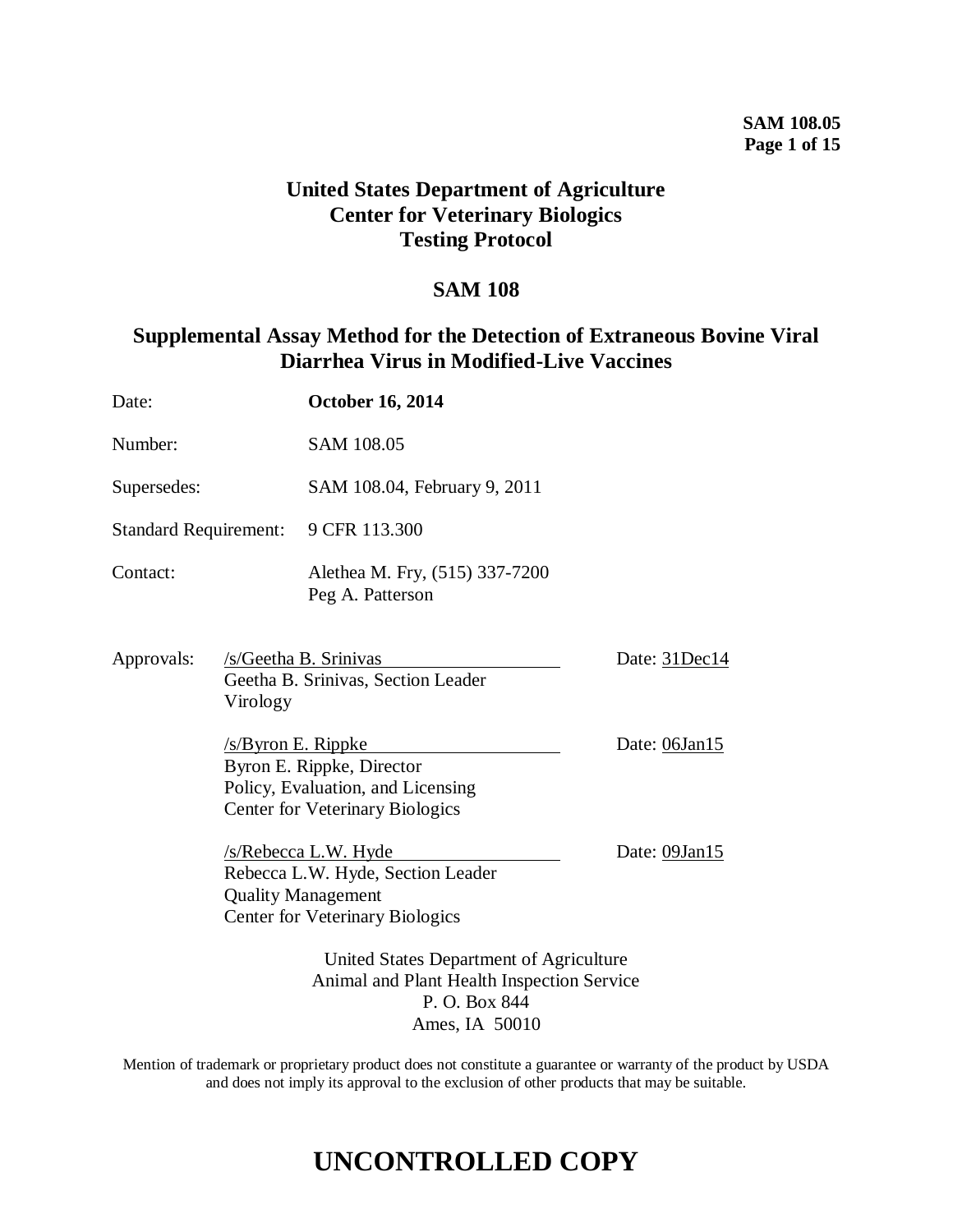## **Table of Contents**

- **1. Introduction**
- **2. Materials**
	- **2.1 Equipment/instrumentation**
	- **2.2 Reagents/supplies**
- **3. Preparation for the Test**
	- **3.1 Personnel qualifications/training**
	- **3.2 Preparation of equipment/instrumentation**
	- **3.3 Preparation of reagents/control procedures**
	- **3.4 Preparation of the sample**
- **4. Performance of the Test**
- **5. Interpretation of the Test Results**
- **6. Report of Test Results**
- **7. References**
- **8. Summary of Revisions**

**Appendices**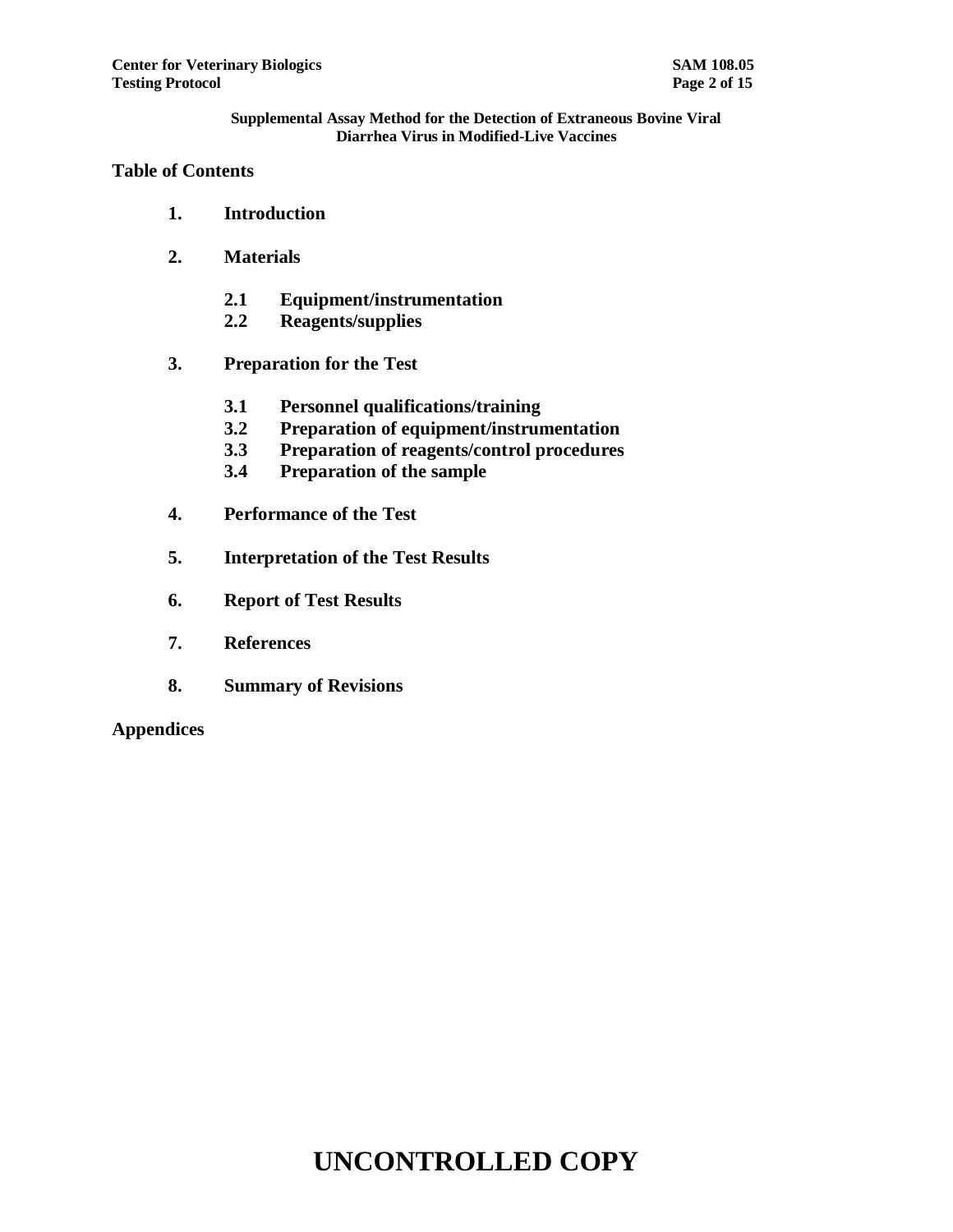#### **1. Introduction**

This Supplemental Assay Method (SAM) describes an *in vitro* test method using a cell culture procedure and a direct or an indirect fluorescent antibody technique (DFAT, IFAT) for detecting extraneous bovine viral diarrhea virus (BVDV) in modified-live vaccines (MLV) produced in cell cultures which support the growth of BVDV.

#### **2. Materials**

#### **2.1 Equipment/instrumentation**

Equivalent equipment or instrumentation may be substituted for any brand name listed below.

- **2.1.1** Incubator,  $36^\circ \pm 2^\circ \text{C}$ , high humidity,  $5 \pm 1\%$  CO<sub>2</sub>
- **2.1.2** Microscope, inverted light
- **2.1.3** Microscope, ultraviolet light (UV-light microscope)
- **2.1.4** Microscope slide, glass staining dish with rack (glass staining dish)
- **2.1.5** Laboratory stirrer/hot plate and magnetic stir bar
- **2.1.6** Centrifuge with rotor

#### **2.2 Reagents/supplies**

Equivalent reagents or supplies may be substituted for any brand name listed below.

**2.2.1** Monospecific antiserum that is neutralizing, nontoxic to cell cultures, free of BVDV1 and BVDV2 antibodies, and specific to the agent(s) in the test serial.

**2.2.2** Bovine turbinate (BT) secondary cell culture or other permissive cells free of extraneous agents as tested by title 9, *Code of Federal Regulations*, (9 CFR).

**2.2.3 Minimum essential medium (MEM)** (National Centers for Animal Health (NCAH) Media #20030)

**1.** 9.61 g MEM with Earles salts without bicarbonate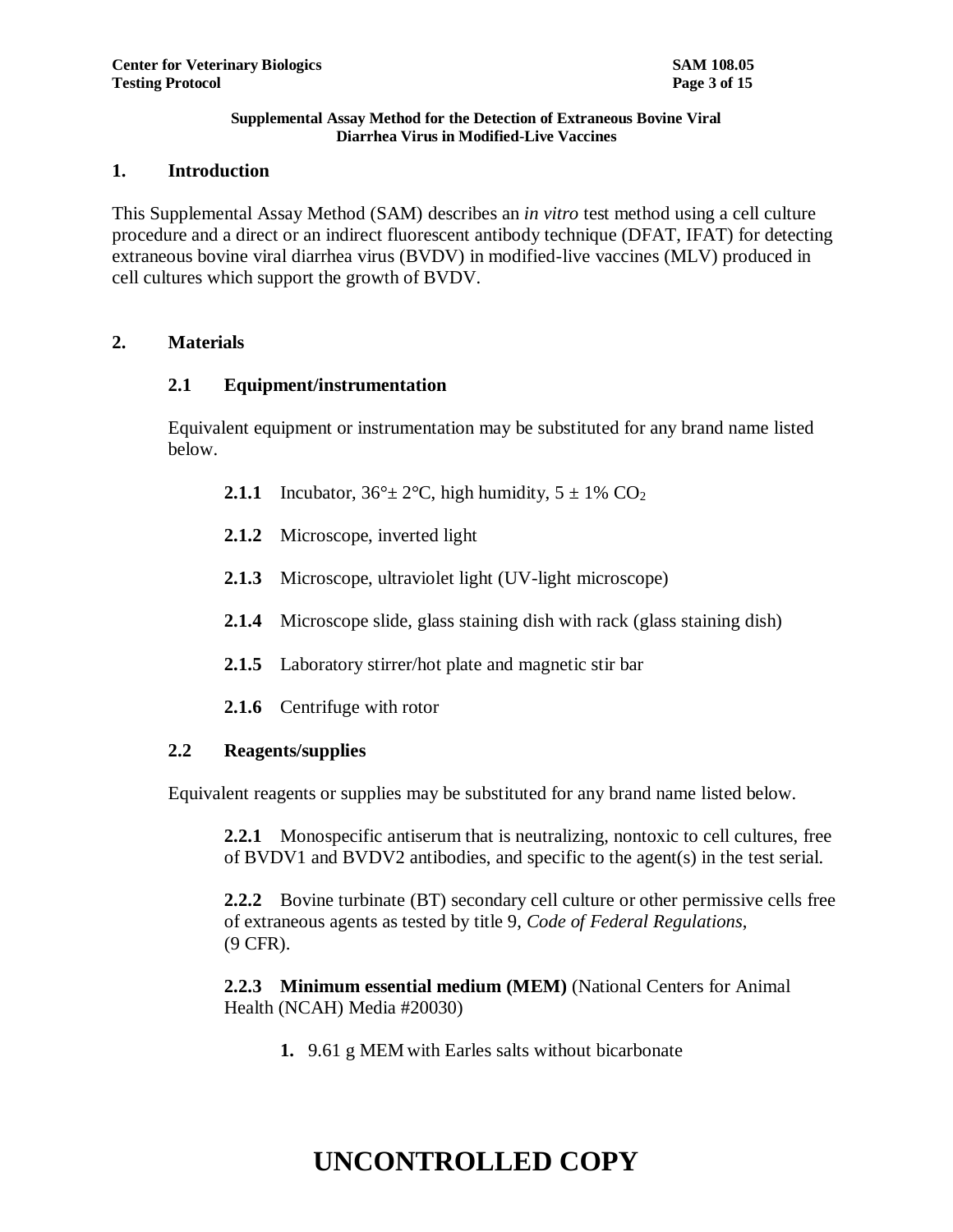- **2.** 1.1 g sodium bicarbonate (NaHCO<sub>3</sub>)
- **3.** Dissolve **Steps 1 and 2** with 900 mL deionized water (DI).

**4.** Add 5 g lactalbumin hydrolysate or edamine to 10 mL DI. Heat to  $60^\circ \pm 2^\circ$ C until dissolved. Add to **Step 3** with constant stirring.

**5.** Q.S. to 1000 mL with DI; adjust pH to 6.8 to 6.9 with 2N hydrochloric acid (HCl).

- **6.** Sterilize through a 0.22-µm filter.
- **7.** Aseptically add:
	- **a.** 10 mL L-glutamine
	- **b.** 50 ug/mL gentamicin sulfate
- **8.** Store at 2°- 7°C.

#### **2.2.4 Growth Medium**

- **1.** 900 mL of MEM
- **2.** Aseptically add 100 mL gamma-irradiated fetal bovine serum (FBS).
- **3.** Store at 2°- 7°C.

#### **2.2.5 Maintenance Medium**

- **1.** 980 mL of MEM
- **2.** Aseptically add 20 mL gamma-irradiated fetal bovine serum (FBS).
- **3.** Store at 2°- 7°C.

#### **2.2.6 BVDV Reference Viruses**

- **1.** Noncytopathic BVDV type 1, e.g., New York-1 strain
- **2.** Noncytopathic BVDV type 2, e.g., 890 strain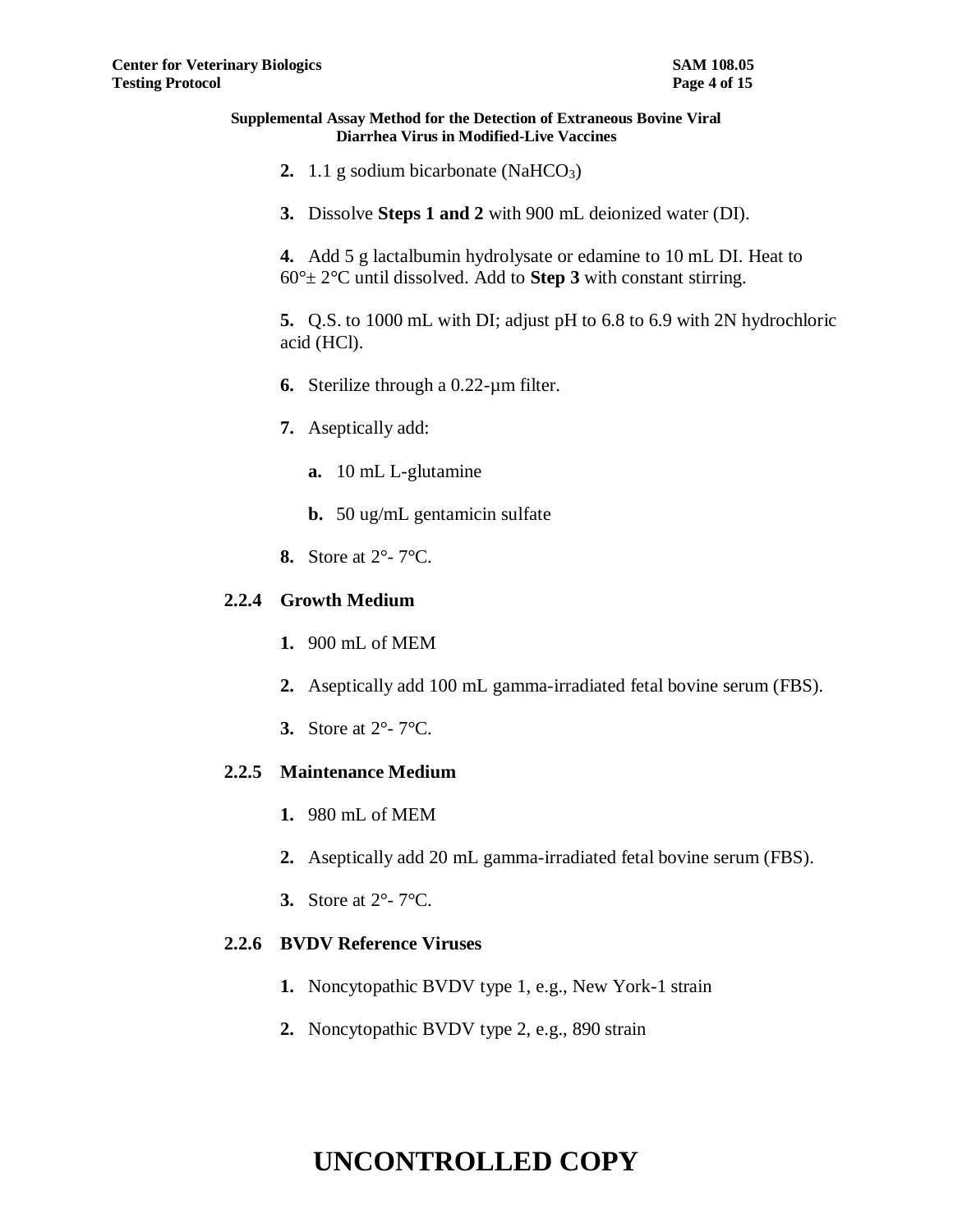**3.** Other BVDV strains (optional), e.g., Singer strain (cytopathic type 1), 125 strain (cytopathic type 2)

**2.2.7** For DFAT, anti-BVDV fluorescein isothiocyanate labeled polyclonal antiserum (anti-BVDV FITC conjugate), reactive to all type 1 and type 2 strains of BVDV.

**2.2.8** For IFAT, a polyclonal antiserum reactive to all type 1 and type 2 strains of BVDV. For additional testing, BVD types 1 and 2 monoclonal antibodies (MAb) may also be used.

**2.2.9** For IFAT, appropriate anti-species IgG (H+L) fluorescein isothiocyanate labeled antiserum (anti-species FITC conjugate)

**2.2.10 0.01 M Phosphate buffered saline (PBS)** (NCAH Media #30054)

- **1.**  $1.19$  g sodium phosphate, dibasic, anhydrous (Na<sub>2</sub>HPO<sub>4</sub>)
- **2.** 0.22 g sodium phosphate, monobasic, monohydrate (NaH<sub>2</sub>PO<sub>4</sub>·H<sub>2</sub>O)
- **3.** 8.5 g sodium chloride (NaCl)
- **4.** Q.S. to 1000 mL with DI.
- **5.** Adjust pH to 7.2 to 7.6 with 0.1 N sodium hydroxide (NaOH) or 2N HCl.
- **6.** Sterilize by autoclaving at 15 psi,  $121^\circ \pm 2^\circ \text{C}$  for  $35 \pm 5$  minutes.
- **7.** Store at 2°- 7°C.
- **2.2.11** Acetone
- **2.2.12** Cell culture flask, 25-cm 2
- 2.2.13 Cell culture slides, 8-chamber (Lab-Tek<sup>®</sup> slide)
- **2.2.14** Polystyrene tubes, 12 x 75-mm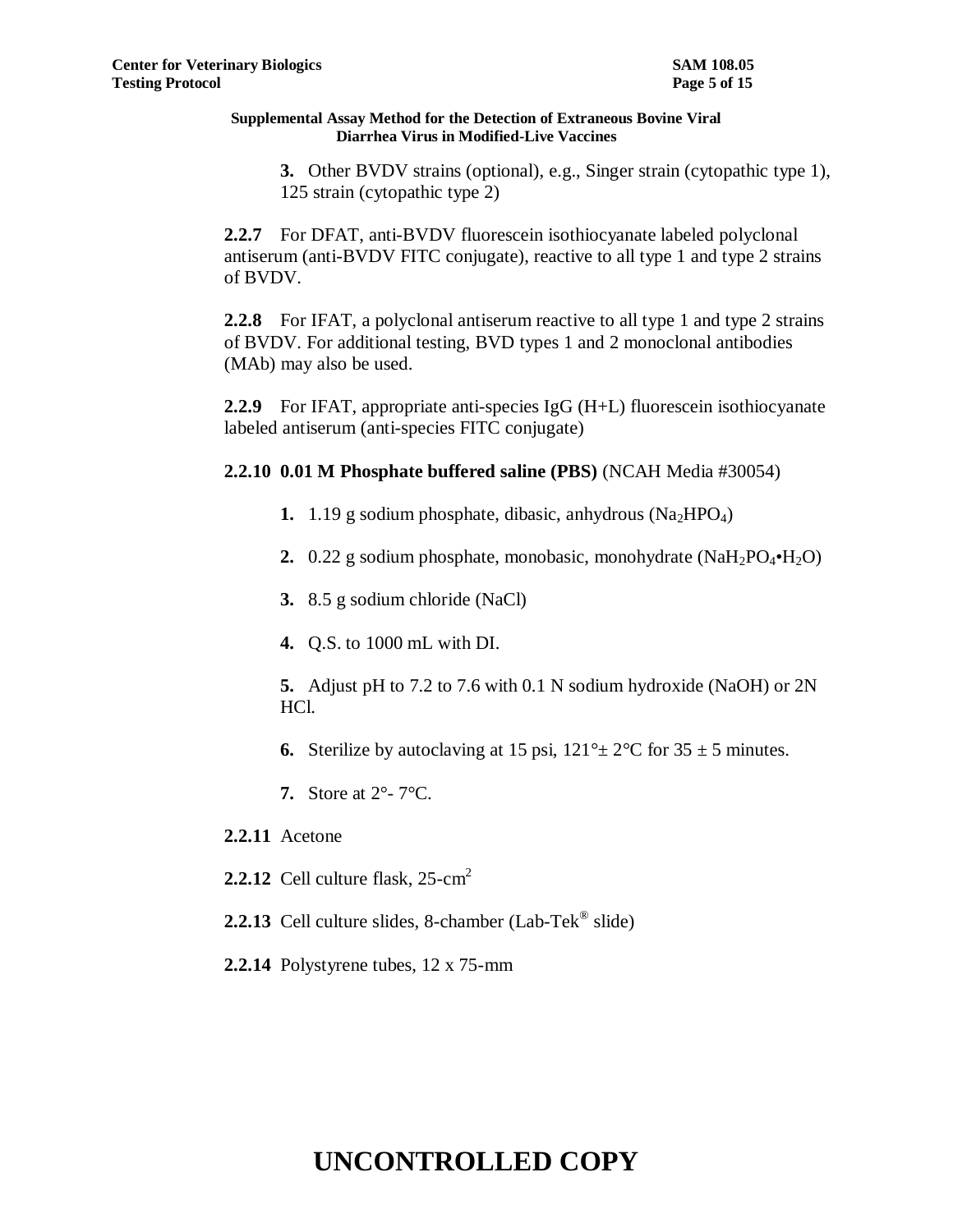#### **3. Preparation for the Test**

### **3.1 Personnel qualifications/training**

Personnel must have experience in aseptic techniques, ultraviolet light microscopy, and cell culture techniques.

## **3.2 Preparation of equipment/instrumentation**

On the day of the DFAT or IFAT, prepare a humidity chamber in the aerobic incubator by filling a pan in the bottom with DI.

#### **3.3 Preparation of reagents/control procedures**

**3.3.1** One day prior to test initiation (first passage) and one day prior to second passage, seed one 25-cm<sup>2</sup> cell culture flask per test serial, one 25-cm<sup>2</sup> cell culture flask for a media control, and one  $25$ -cm<sup>2</sup> cell culture flask for an uninoculated cell control, using 10 mL of approximately  $10^{5.2}$  to  $10^{5.5}$  BT cells/mL in Growth Medium. Incubate at  $36^{\circ} \pm 2^{\circ}$ C in a CO<sub>2</sub> incubator, to 50 to 75% confluency. These become the BT flasks.

**3.3.2** One day prior to inoculation of the Lab-Tek<sup>®</sup> slides, seed one Lab-Tek<sup>®</sup> slide per test serial with 0.3 to 0.4 mL of approximately  $10^{5.0}$  to  $10^{6.5}$  BT cells/mL in Growth Medium. Incubate at  $36^{\circ}$  ±  $2^{\circ}$ C in a CO<sub>2</sub> incubator, to 60 to 90% confluency in 24 hours.

## **3.3.3 Preparation of BVDV Positive Controls**

On the day of inoculation of the Lab-Tek $^{\circledR}$  slides, dilute the BVDV type 1 and type 2 reference viruses in MEM, according to the Center for Veterinary Biologics (CVB) Reagent Data Sheet or the manufacturer's recommendations.

## **3.3.4 Preparation of working anti-BVDV FITC conjugate for DFAT**

On the day of the DFAT, dilute anti-BVDV FITC conjugate in PBS to the working dilution according to the CVB Reagent Data Sheet or the manufacturer's recommendations.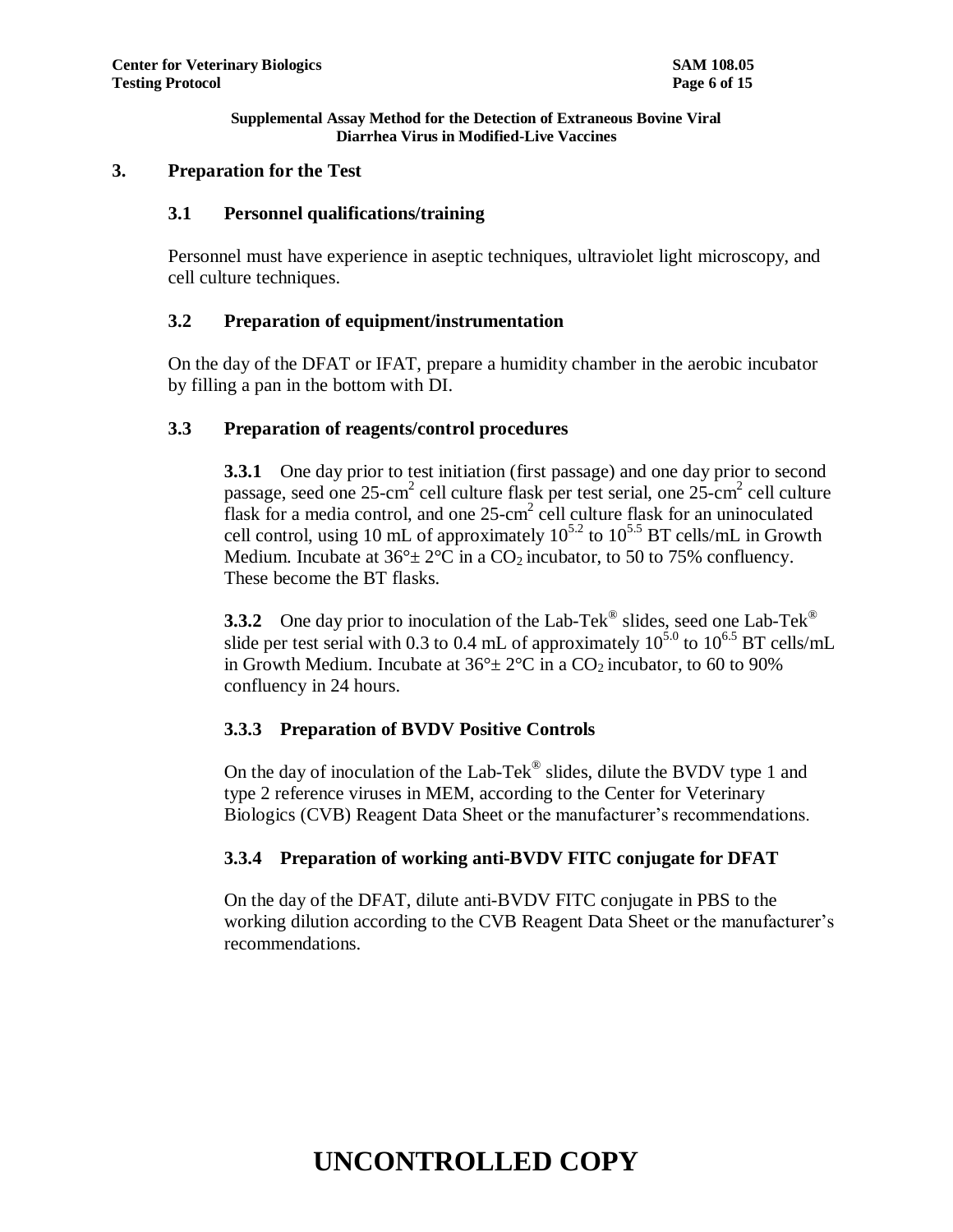## **3.3.5 Preparation of working polyclonal antiserum and BVDV type 1 and 2 MAb for IFAT**

On the day of the IFAT, dilute the polyclonal antiserum or BVDV types 1 and 2 MAb in PBS to the IFA working dilution as determined for that specific antiserum or MAb according to the CVB Reagent Data Sheet or the manufacturer's recommendations. The polyclonal antiserum should be used as a screening antibody, and the MAb may be used if further identification of genotype of virus is necessary.

## **3.3.6 Preparation of working anti-species FITC conjugate for IFAT**

On the day of the IFAT, dilute the anti-species FITC conjugate in PBS to the working dilution according to the manufacturer's recommendations.

## **3.4 Preparation of the sample**

**3.4.1** The initial test of a test serial will be with a single vial (a single sample from 1 vial).

**3.4.2** On the day of test initiation, rehydrate the test serial according to the manufacturer's instructions. If the test serial contains a bacterin for the diluent, sterile DI is used to replace the diluent. Mix by vortexing.

**3.4.3** Test serials may require neutralization. (See **Appendix II** for a listing of viruses able to replicate in BT.)

**1.** Monovalent test serial: 0.5 mL of rehydrated test serial and 0.7 mL of monospecific antiserum against virus able to replicate in BT that is a fraction in the test serial are mixed in a labeled 12 x 75-mm polystyrene tube. Depending on the titer of the virus to be neutralized and the antiserum neutralization titer, it may be necessary to increase the amount of antiserum used for neutralization of a given virus, as determined empirically. Incubate for  $60 \pm 10$  minutes at room temperature.

**2.** Bivalent test serial: 0.5 mL of rehydrated test serial and 0.5 mL of each monospecific antisera against viruses able to replicate in BT that are a fraction in the test serial are mixed in a labeled 12 x 75-mm polystyrene tube. Depending on titer of the virus to be neutralized and the antiserum neutralization titer, it may be necessary to increase the amount of antiserum used for neutralization of a given virus, as determined empirically. Incubate for  $60 \pm 10$  minutes at room temperature.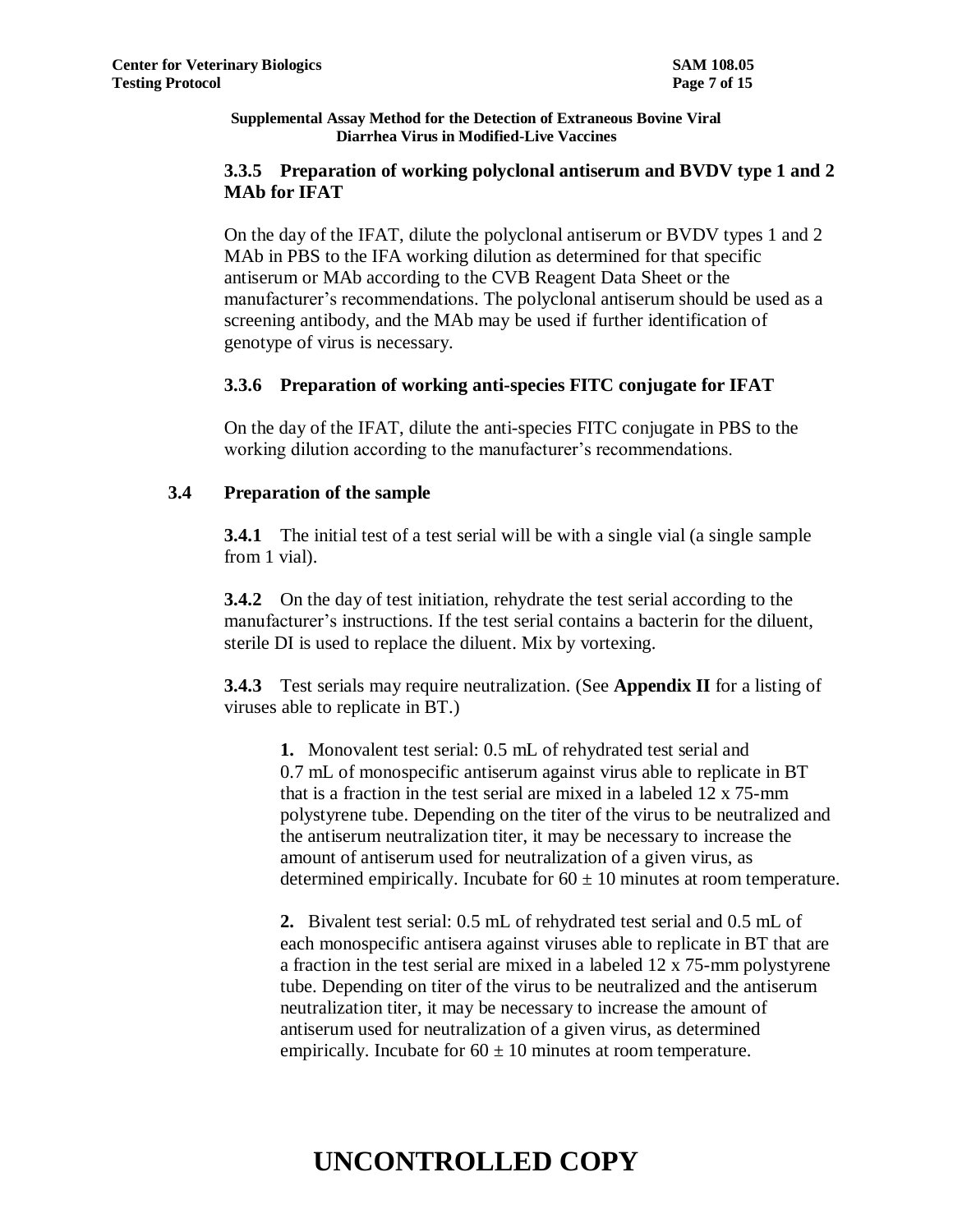**3.** Test serial containing 3 or more fractions: 0.5 mL of the rehydrated test serial and 0.3 mL of each monospecific antisera against viruses able to replicate in BT that are a fraction in the test serial are mixed in a labeled 12 x 75-mm polystyrene tube. Depending on the titer of the virus to be neutralized and the antiserum neutralization titer, it may be necessary to increase the amount of antiserum used for neutralization of a given virus. Incubate for  $60 \pm 10$  minutes at room temperature.

## **4. Performance of the Test**

**4.1** Just prior to test initiation, decant the Growth Medium from all but one of the BT flasks.

## **4.2** Inoculation

**4.2**.**1** Inoculate 0.5 mL of test serial not requiring neutralization into a BT flask; q.s. to 2.5 mL with Maintenance Medium. This becomes the test flask.

**4.2**.**2** When neutralization is required, inoculate the entire volume of the neutralized test serial (**Section 3.4.3**) after the incubation period into a BT flask, q.s. to 2.5 mL with Maintenance Medium. This becomes the test flask.

**4.3** Maintain 1 BT flask per test as an unopened, uninoculated cell control.

**4.4** Maintain 1 BT flask per test as a media control. Inoculate the media control with 2.5 mL Maintenance Medium.

**4.5** Allow each test flask and media control to absorb at  $36^{\circ} \pm 2^{\circ}$ C for  $60 \pm 10$ minutes.

**4.6** Add 7.5 mL Maintenance Medium to each test flask and the media control (i.e., q.s. to 10 mL).

**4.7** Incubate the flasks at  $36^\circ \pm 2^\circ \text{C}$  in a CO<sub>2</sub> incubator. Observe each test flask, media control, and cell control not less often than every 3 days with an inverted light microscope for any signs of cytopathic effect (CPE) or contamination.

**4.8** Four days  $\pm 1$  day postinoculation observe each test flask, media control, and cell control for any signs of CPE. Discard the cell control if no CPE is evident. Freeze the remaining flasks at -70 $\degree$  ± 5 $\degree$ C for a minimum of 30 minutes. Flasks may be maintained at  $-70^{\circ}$  ± 5<sup>o</sup>C until the next passage. Thaw each flask at room temperature and shake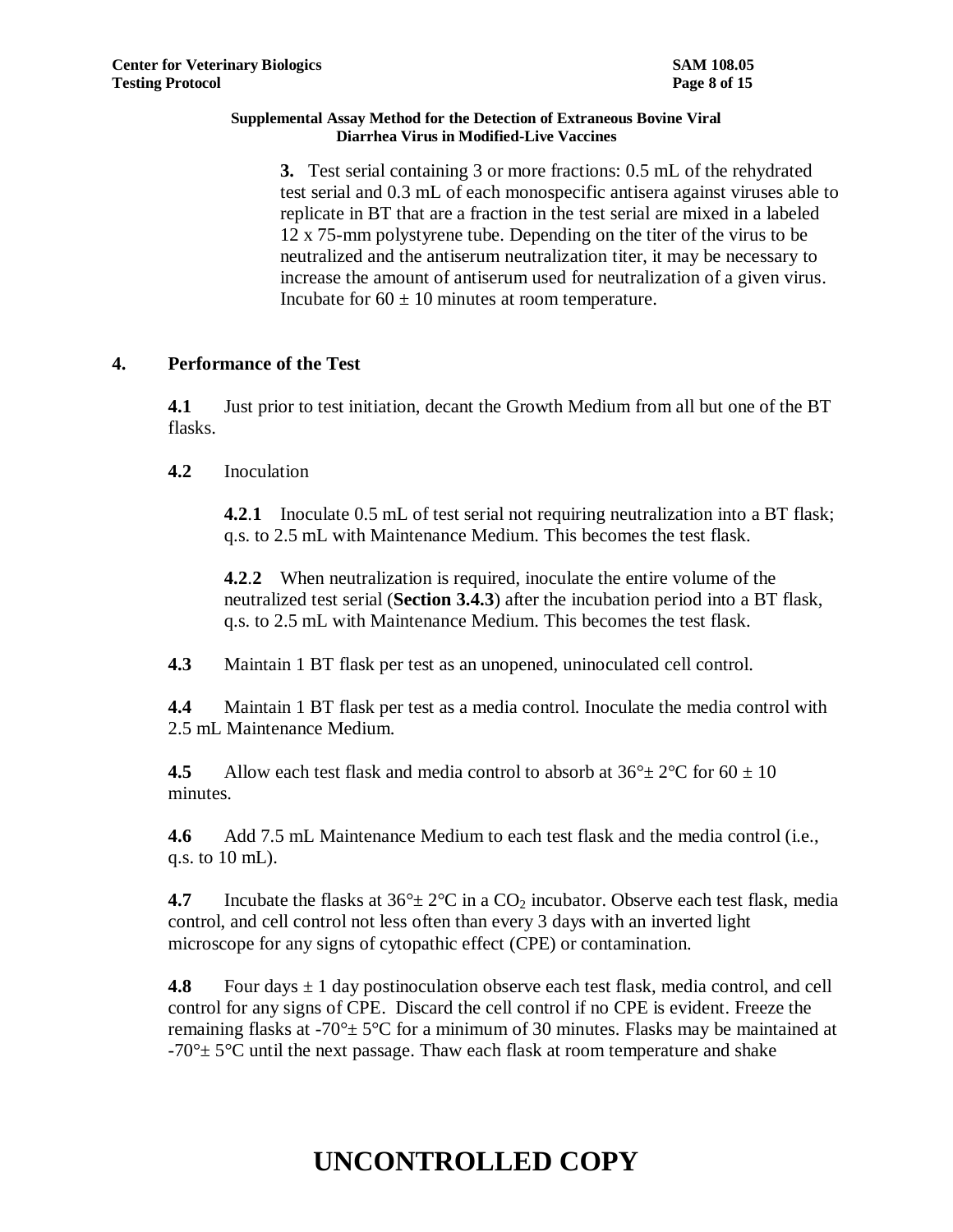contents. When the contents of the flask have thawed completely, pour into a sterile 12 x 75-mm plastic tube, and centrifuge at  $1000 \text{ X g}$  for 10 minutes.

**4.9** Decant Growth Medium from all but one of the new BT flasks seeded one day previously, as described in **Section 3.3.1**.

**4.10** Pipette 1.0 mL of the supernatant fluid from the first passage (see **Step 8**) of a test serial into a new labeled BT flask from which the Growth Medium has been removed; q.s. to 2.5 mL with Maintenance Medium. Repeat for the media control. These are the new test flask and media control. A new BT flask is maintained as an unopened, uninoculated cell control. Pour off the remaining portion of the supernatant fluid into another sterile 12 x 75-mm tube and freeze at -70°C.

**4.10.1** Additional neutralizing antisera may be necessary to suppress replication of specific viral fractions in the vaccine. If so, the cell suspension neutralization may be performed according to **Sections 3.4.3(1), 3.4.3(2),** or **3.4.3(3)**.

**4.10.2** Inoculate the entire volume of the neutralized cell suspension after the incubation period into a BT flask; q.s. to 2.5 mL with Maintenance Medium. This becomes the test flask.

**4.11** Allow each test flask and media control to absorb at  $36^{\circ} \pm 2^{\circ}$ C for  $60 \pm 10$ minutes, then q.s. to 10 mL with 7.5 mL Maintenance Medium, as in **Steps 5 and 6**.

**4.12** Incubate flasks at  $36^\circ \pm 2^\circ \text{C}$  in a CO<sub>2</sub> incubator. Observe all flasks not less than every 3 days for signs of CPE or contamination.

**4.13** Four days  $\pm 1$  day after the second inoculations repeat **Step 8**. This completes the second passage of the test serial.

**4.14** Inoculate 0.1 mL/well of the cell suspension from each test flask into at least 4 wells of a Lab-Tek® slide, seeded one day previously, as described in **Section 3.3.2**. For every assay, at least 4 wells serve as uninoculated cell control wells. Incubate at  $36^{\circ} \pm 2^{\circ}$ C in a  $CO<sub>2</sub>$  incubator for 4 days  $\pm$  1 day postinoculation.

**4.14.1** Additional neutralizing antisera may be necessary to suppress replication of specific viral fractions in the vaccine. If so, add antiserum directly to the Lab-Tek<sup>®</sup> slide.

**4.14.2** Alternately, the cell suspension neutralization may be performed similar to **Sections 3.4.3(1), 3.4.3(2),** or **3.4.3(3)**.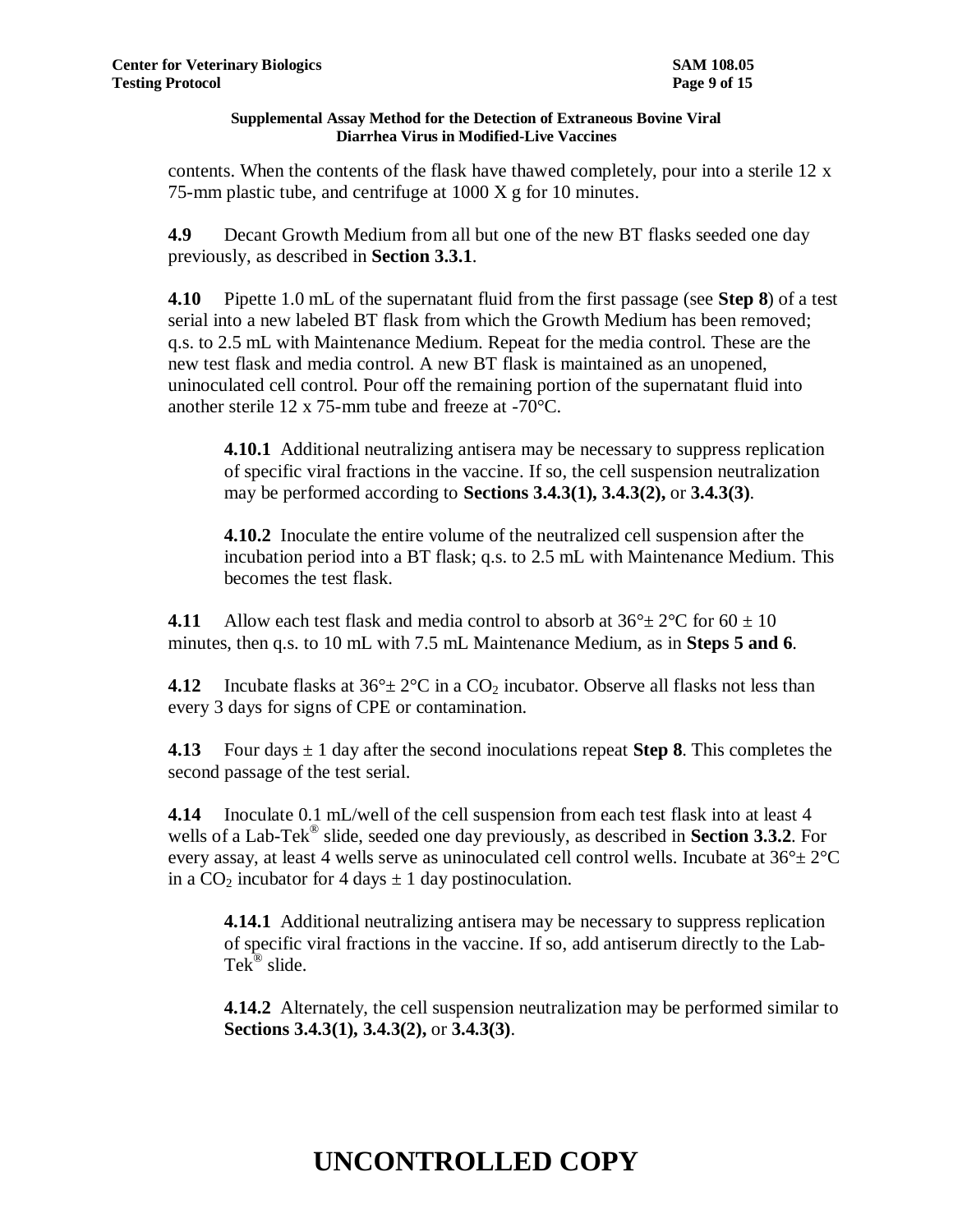**4.15** Add 0.1 mL/well of each BVDV positive control to at least 4 wells of a Lab-Tek<sup>®</sup> slide, seeded 1 day previously, as described in **Section 3.3.2**. Incubate at  $36^{\circ} \pm 2^{\circ}$ C in a  $CO<sub>2</sub>$  incubator for 4 days  $\pm$  1 day postinoculation.

**4.16** Add 0.1 mL/well of the cell suspension from the media control flask to at least 4 wells of a Lab-Tek® slide, seeded one day previously, as described in **Section 3.3.2**. Incubate at  $36^{\circ} \pm 2^{\circ}$ C in a CO<sub>2</sub> incubator for 4 days  $\pm 1$  day postinoculation.

**4.17** Following incubation, decant the media from all Lab-Tek<sup>®</sup> slides. Remove the plastic walls by twisting them away from the Lab-Tek® slides, leaving the gasket attached.

**4.18** Place the Lab-Tek<sup>®</sup> slides in a slide rack; place the rack in a glass staining dish filled with PBS. (Optional: A magnetic stir bar can be placed to rotate slowly in the dish, which is set on a laboratory stir plate.) Let stand  $15 \pm 5$  minutes at room temperature. This step may be omitted in the event cells are in danger of sloughing from the Lab-Tek<sup>®</sup> slides. In that case, cells are immediately fixed in acetone without a PBS rinse (see **Step 19**).

**4.19** Discard the PBS, replace it with acetone, and fix the Lab-Tek<sup>®</sup> slides for  $15 \pm 5$ minutes at room temperature. Remove and allow to air dry.

**4.20** Either DFAT or IFAT may be used to detect possible extraneous BVDV. A suitable anti-BVDV FITC conjugate used as a DFAT offers the advantage of less steps in processing the Lab-Tek® slides. For IFAT use polyclonal BVDV antiserum. If further characterization of the BVDV is required, it can be accomplished by using type 1- and type 2-specific antibodies provides information on the genotype of BVDV strains.

**4.20.1** For DFAT, pipette  $75 \pm 25$  µL of a working anti-BVDV FITC conjugate into each well of the Lab-Tek<sup>®</sup> slides. Incubate in a  $CO_2$  incubator at  $36^\circ \pm 2^\circ C$  for  $30 \pm 5$  minutes.

**4.20.2** For IFAT, pipette  $75 \pm 25$  µL of a working polyclonal BVDV antiserum into at least 4 wells of a Lab-Tek<sup>®</sup> slide inoculated with a given test serial. If desired, pipette  $75 \pm 25$  µL of a working BVDV type 1 MAb or type 2 MAb into at least 4 wells each of slide inoculated with the same test serial. Repeat this for every test serial. Pipette  $75 \pm 25$  µL of each working BVDV polyclonal antiserum and MAb into at least 4 wells of cell control, and at least 4 wells of media control. Incubate in a CO<sub>2</sub> incubator at  $36^{\circ} \pm 2^{\circ}$ C for  $30 \pm 5$  minutes.

**1.** Wash per **Step 18**. Discard the PBS.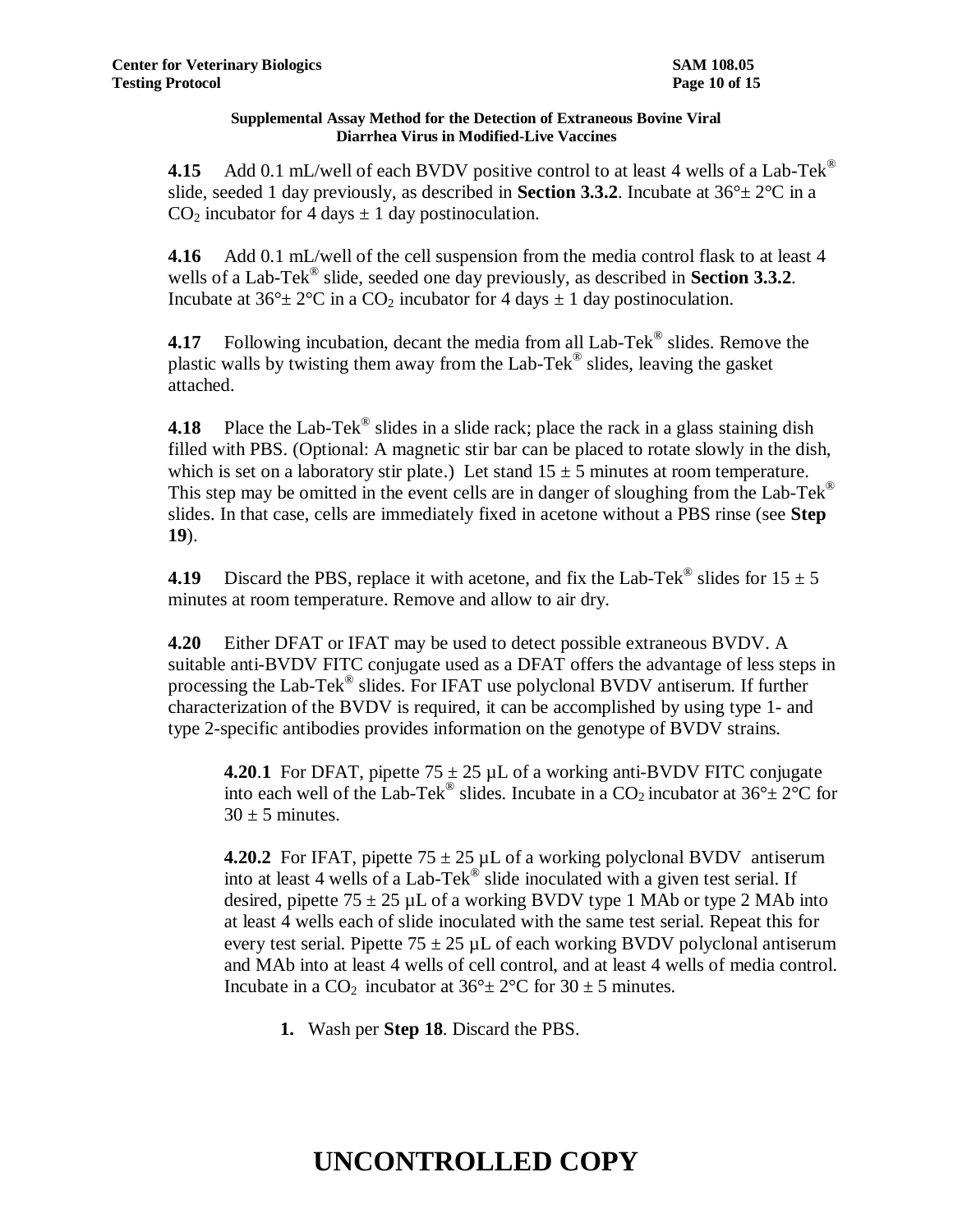**2.** Pipette  $75 \pm 25$  µL of the working anti-species FITC conjugate into each well of the Lab-Tek<sup>®</sup> slides; incubate in a CO<sub>2</sub> incubator at  $36^{\circ} \pm 2^{\circ}$ C for  $30 \pm 5$  minutes.

- **4.21** Wash per **Step 18**. Discard the PBS. Briefly dip each Lab-Tek® slide in DI.
- **4.22** Allow the Lab-Tek® slides to air dry.

**4.23** Read within 1 hour at 100-200X with a UV-light microscope. Alternatively, the Lab-Tek<sup>®</sup> slides may be stored in the dark at  $2^{\circ}$ -  $7^{\circ}$ C for no longer than 48 hours before reading. Examine the cell monolayer for typical apple-green cytoplasmic fluorescence.

**4.24** Wells containing 1 or more cells displaying specific fluorescence for BVDV are positive.

## **5. Interpretation of the Test Results**

## **5.1 Validity requirements**

**5.1.1** For a valid test, the media control and the cell control wells on Lab-Tek<sup>®</sup> slides shall not exhibit signs of contamination, CPE, or positive DFAT or IFAT.

**5.1.2** The BVDV positive controls must show specific fluorescence for BVDV.

**5.1.3** If either validity requirement in **Sections 5.1.1 or 5.1.2** is not met, the test is considered a **NO TEST** and may be repeated without prejudice.

## **5.2 Results**

**5.2.1** If the initial test is valid and all wells of the test serial on the Lab-Tek<sup>®</sup> slides are free of BVDV contamination, the serial is **SATISFACTORY**.

## **5.2.2** Retests

**1.** If the initial test is valid and 1 or more wells of the test serial on the Lab-Tek<sup>®</sup> slides exhibits signs of BVDV contamination, the test is repeated  $(1<sup>st</sup> \text{ retest})$ , using a new vial of the test serial. Retests are conducted using an additional BT flask for each passage and at least 4 wells of a Lab-Tek<sup>®</sup> slide to serve as serum control flask and wells, respectively. These will have contents identical to the media control flask and wells, plus addition of equivalent amounts of antiserum as used in the test flask and wells to neutralize viral fractions of the test serial.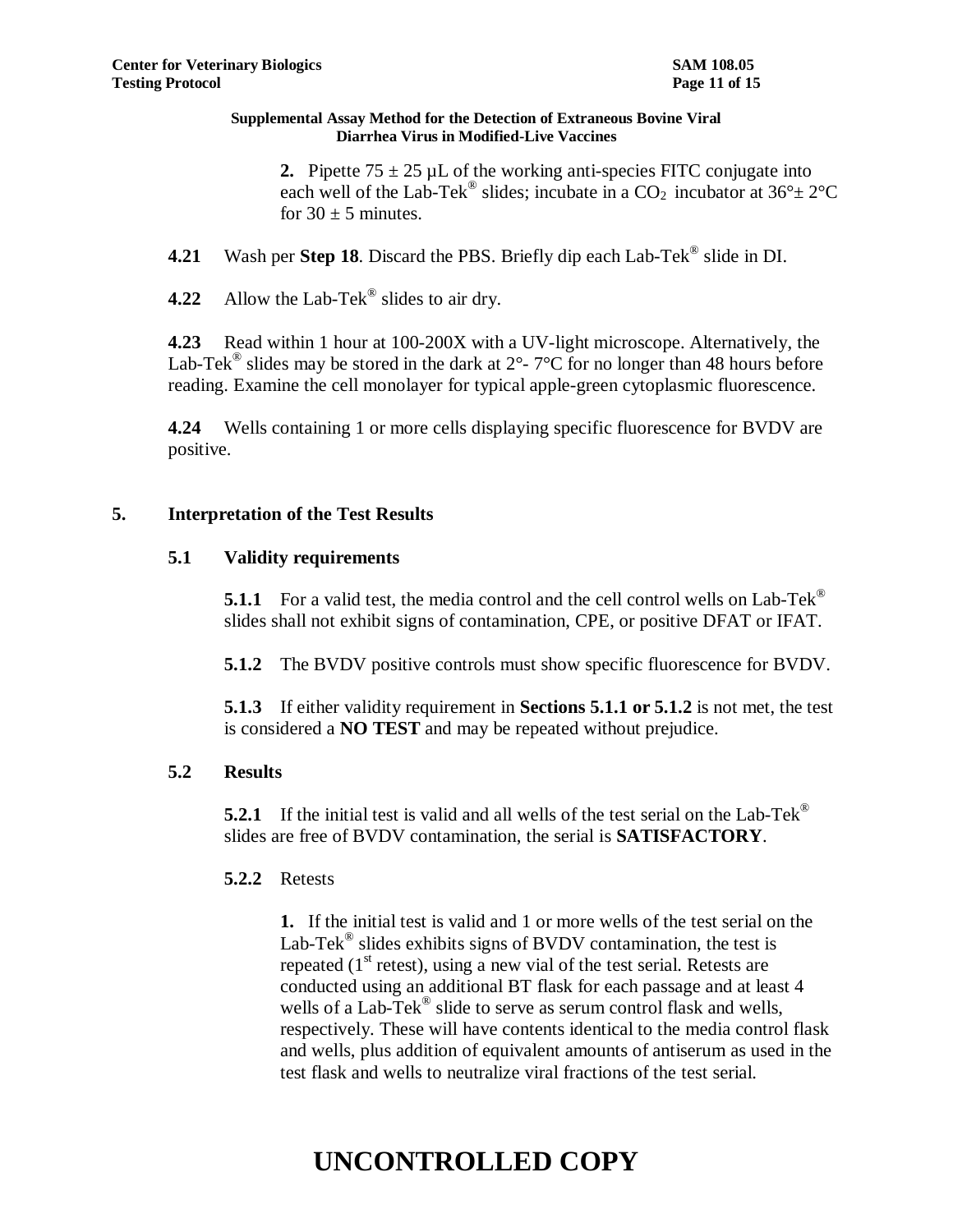**2.** If the second valid test  $(1<sup>st</sup>$  retest) confirms the initial result and the serum control is negative for BVDV, the test serial is **UNSATISFACTORY**.

**3.** If the second valid test  $(1<sup>st</sup>$  retest) fails to confirm the initial result, the test serial is tested a third time  $(2<sup>nd</sup>$  retest). The test is repeated using a new vial of test serial and a serum control as described in **Step 1**.

**a.** If the second and third valid tests  $(1<sup>st</sup>$  and  $2<sup>nd</sup>$  retests) result in no signs of BVDV contamination, the test serial is **SATISFACTORY**.

**b**. If the third valid test  $(2^{nd}$  retest) confirms the initial result and the serum control is negative for BVDV, the test serial is **UNSATISFACTORY**.

**4.** If at any time in a valid retest the serum control in the flasks or on the Lab-Tek<sup>®</sup> slides is positive for BVDV, the blocking antiserum used in the testing is suspect and that test and all preceding testing is a **NO TEST**. A test serial may be retested without prejudice after adequate evaluation and assurance of BVDV free reagents.

## **6. Report of Test Results**

Record all test results on the test record.

## **7. References**

**7.1** Title 9, *Code of Federal Regulations,* part 113.300, U.S. Government Printing Office, Washington, DC.

**7.2** G. E. Cottral ed. *Manual of Standardized Methods for Veterinary Microbiology*. Comstock Publishing Assoc. Ithaca, NY.

## **8. Summary of Revisions**

## **Version .05**

 The Contact information has been updated; however, the Virology Section has elected to keep the same next review date for the document.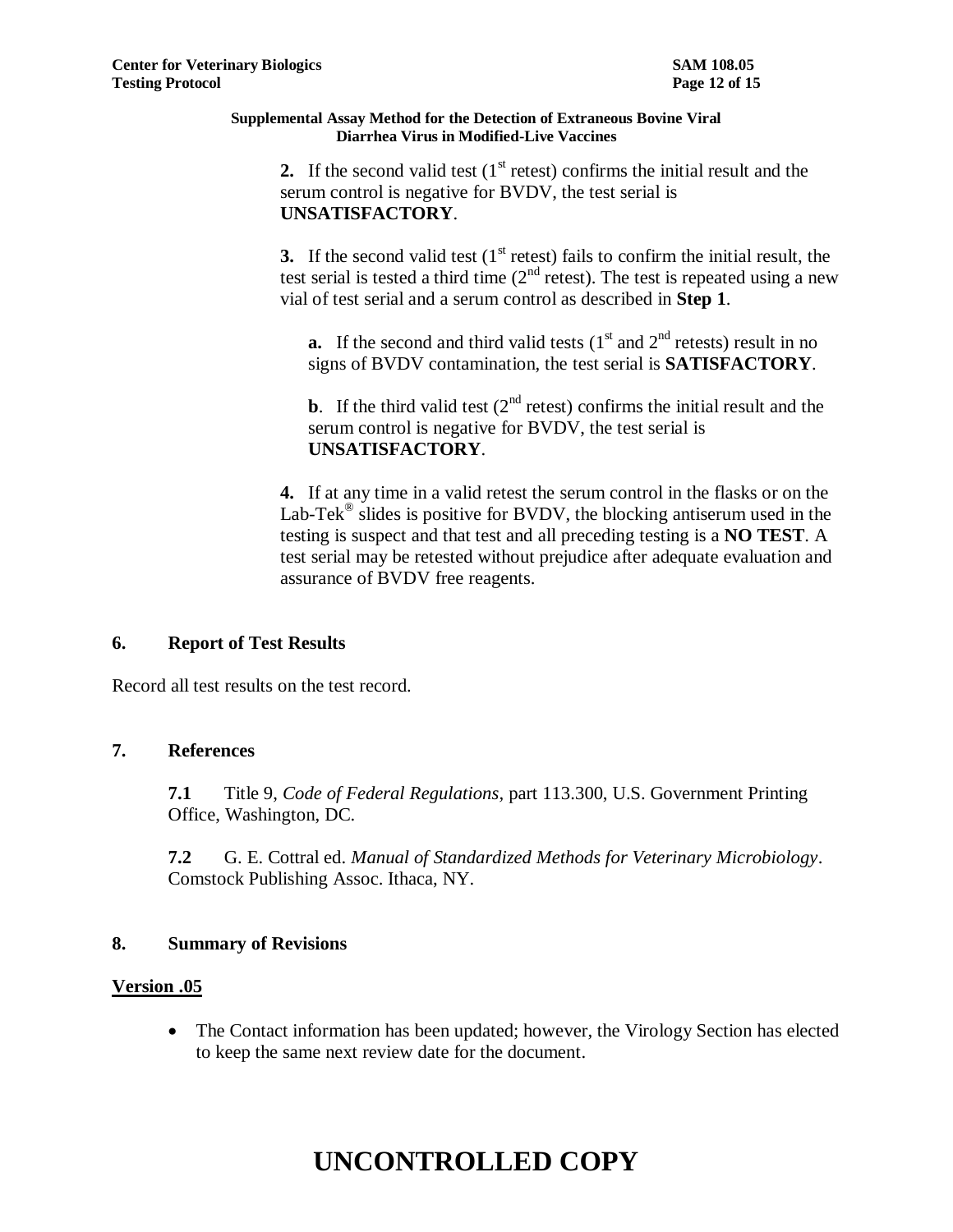#### **Version .04**

- The Contact information has been updated.
- **3.3.2:** Revised section to include a larger range of cell density and confluency for seeded :LabTek slides.

#### **Version .03**

- The Contact has been changed from Kenneth Eernisse and Marsha Hegland to Joseph Hermann and Peg Patterson.
- **2.1:** The 36° aerobic incubator has been deleted and a centrifuge and rotor have been added.
- 4.20: The use of an aerobic incubator has been changed to a CO<sub>2</sub> incubator.

#### **Version .02**

This document was revised to clarify practices currently in use at the Center for Veterinary Biologics and to provide additional detail. While no significant changes were made that impact the outcome of the test, the following changes were made to the document:

- **2.2.3** The forumlation of MEM has been changed to include 1.1 grams sodium bicarbonate per liter instead of 2.2 grames, and the removal of penicillin, streptomycin, and amphotericin B.
- The refrigeration temperatures have been changed from  $4^{\circ} \pm 2^{\circ}C$  to  $2^{\circ}$   $7^{\circ}C$ throughout the document.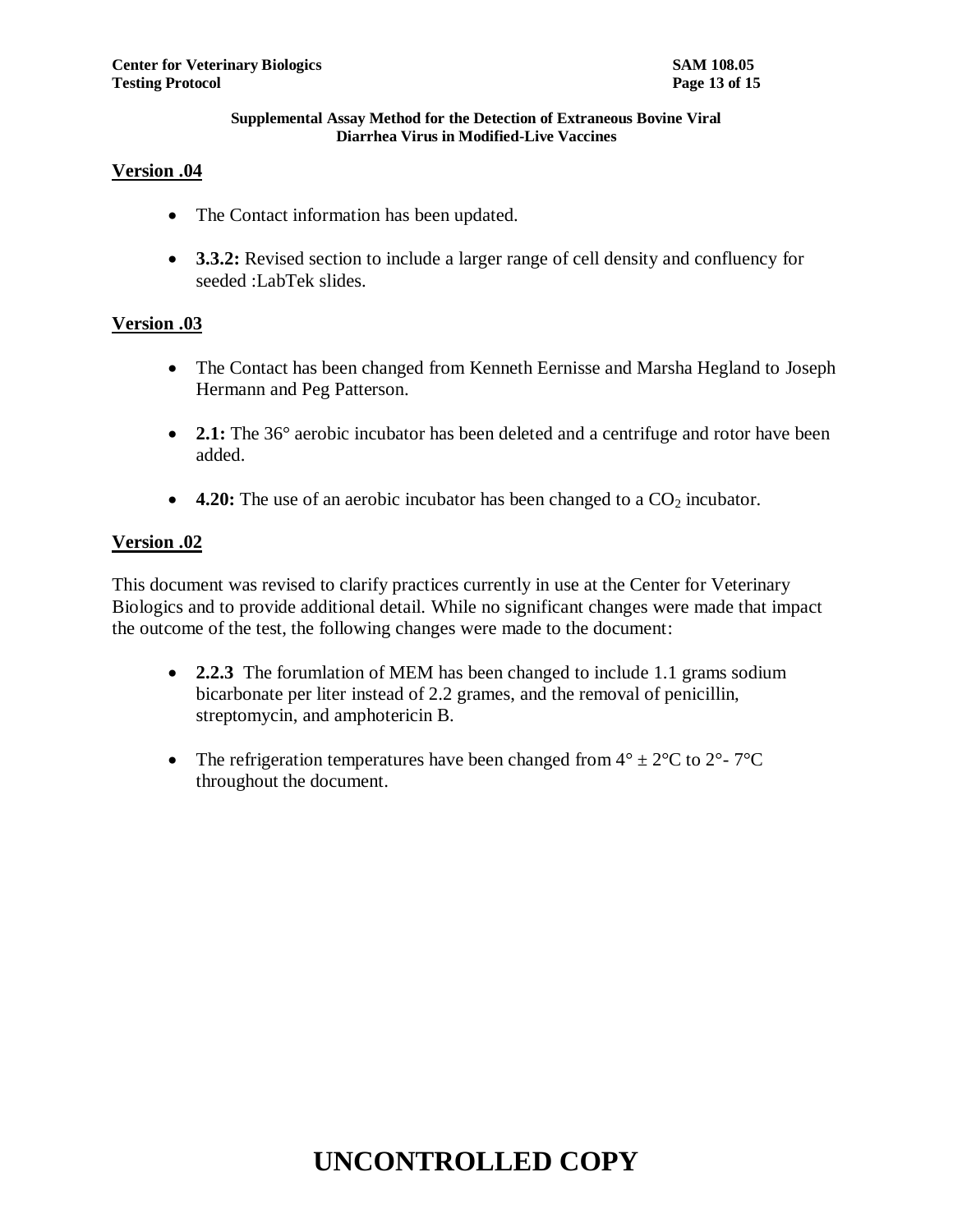### **Appendix I Cell lines that support BVDV replication**

Based on testing conducted at the CVB and other scientific institutions, the cell lines that are permissive for BVDV include:

1) all bovine, ovine, and swine cell lines,

2) cat cell lines, especially Crandell feline kidney (CRFK),

3) rabbit cell lines,

4) MA104 (African green monkey) cell lines,

5) chick embryo fibroblast cells and cell lines,

6) equine dermal cell lines (ED), though the BVDV titer is much reduced.

Products grown on cells that are not readily available to the CVB, such as ferret embryo cells, are also considered candidates for testing until such time as BVDV replication on these cells is determined.